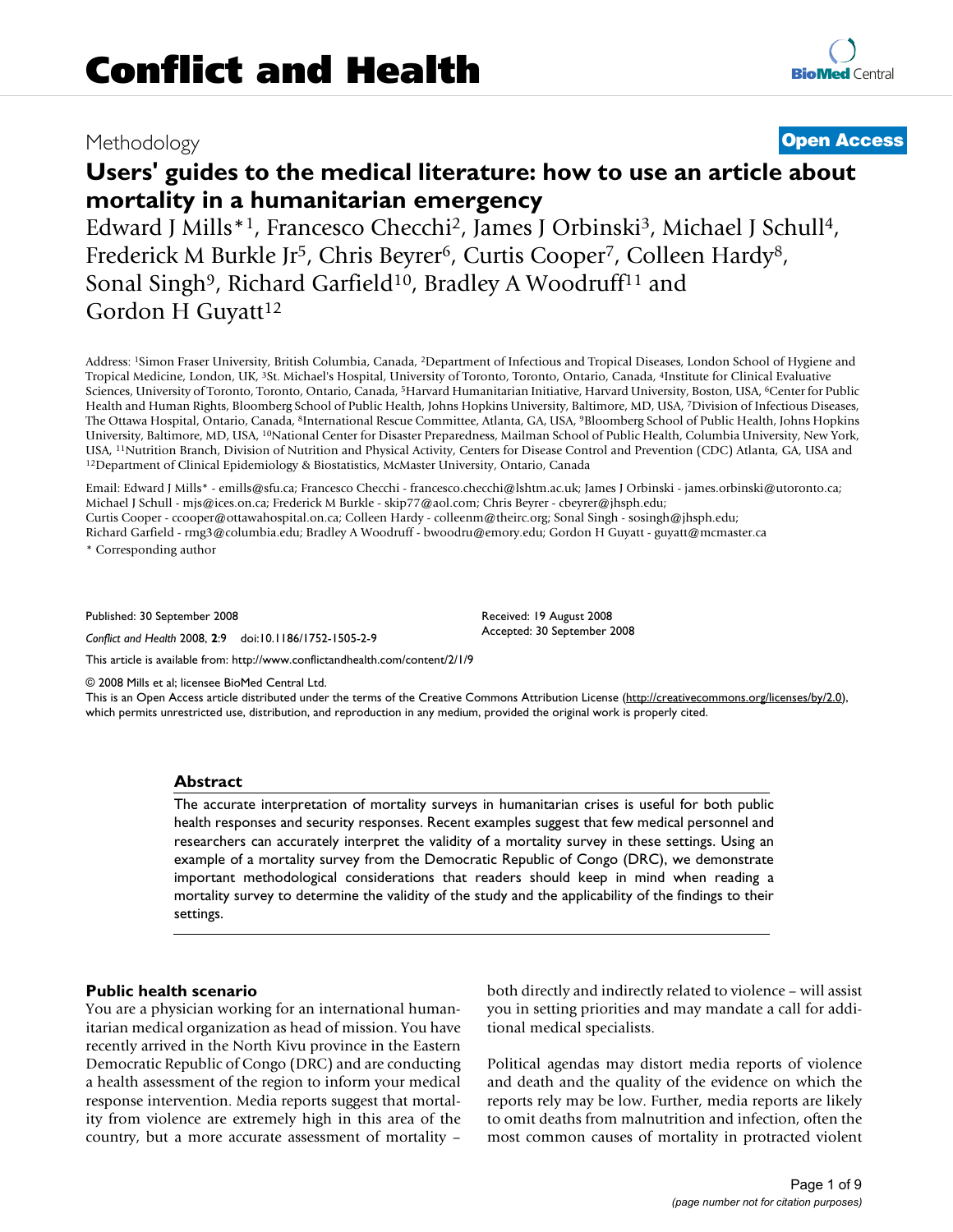settings [1,[2\]](#page-7-0). The need for higher quality evidence prompts you to formulate a question of public health relevance: "In the protracted conflict setting of the Democratic Republic of Congo, to what extent is mortality elevated in conflict zones compared to other countries in the region, and what is the nature of any increase in mortality?"

#### *The search*

When searching for recent reports about mortality in the DRC both large studies broadly representing the national population and studies of the North Kivu community in which the NGO intends to implement programmes would be useful. You will follow the recommendations of the Standardized Monitoring and Assessment of Relief and Transition (SMART) initiative and seek studies of high quality [3]. You will ask a support team in the capital, Kinshasa – your own electronic access is painfully slow – to seek retrospective surveys with coverage that represent the population and the time period of interest.

Because many NGO reports will be unpublished [4], your team will contact local offices of UN agencies, as well as major data collecting NGOs such as Médecins Sans Frontières, Action Contre la Faim, and the International Rescue Committee. You also request a search of peer-reviewed and non-peer-reviewed literature using PubMed, Evidence-AID, and common electronic medical databases. In order to identify non-peer-reviewed articles, your colleague searches Relief-Web (a media and NGO repository maintained by the Office for the Coordination of Humanitarian Affairs), the Uppsala Conflict Database Program (a database that contains information on armed conflicts of the world since 1989) [5], and the Database on the Human Impact of Complex Emergencies (CE-DAT) [6]. Using the search terms "Congo and Mortality and Conflict" yields a total of 11 relevant articles. Three articles are commentaries on the war [7-9], 2 studies are from violence prior to the war [10[,11](#page-7-1)], 1 study looks only at the Central and Western region [12], 1 examines displaced persons camps in a nearby Eastern province [13], 1 examines our setting of interest but is from 1999 [14], and 4 studies provide nationwide mortality estimates [15-18]. One of the 4 nationwide studies, a retrospective national survey, provides the most recent and comprehensive attempt to address the rates of mortality across the DRC [18,19]. You fail to find a more recent study specific to the North Kivu region.

The relevant article reports the 4<sup>th</sup> mortality survey and 2<sup>nd</sup> nationwide retrospective mortality survey conducted by International Rescue Committee. Conducted during April-July 2004, the survey inquired about deaths between January 2003 and April 2004 [18]. In general, retrospective mortality surveys select a sample of households; consenting households provide information regarding their demographic evolution over a given "recall" period of interest including all deaths, and their likely causes. The DRC study sampled 750 groups of households – termed "clusters" – representing 19,500 households. The study found a national Crude Mortality Rate (CMR) of 2.1 deaths per 1,000 per month (95% Confidence Interval [CI] 1.6–2.6), 40% higher than the remainder of Sub-Saharan Africa (1.5 per 1,000 per month) [1], and thus corresponding to 607,000 more deaths than one would expect in the population during the period of investigation [20]. Respondents reported fever and malaria, diarrhoea, respiratory infections and malnutrition as the immediate causes of more than 50% of deaths. Children under 5 accounted for 45% of all deaths. Mortality rates were higher in the Eastern conflict-affected provinces than the Western provinces (relative risk [RR] 1.3, 95% CI 1.2– 1.5). Aware of the difficulties conducting research in unstable settings, you wonder about the accuracy of the data and how the results from this 2004 study apply to your current situation. The remainder of this article provides guidance to address this question.

# **Introduction**

Clinicians can now access well-established guides to facilitate optimal use of the medical literature [21]. In the realm of humanitarian emergencies, there have been, until recently, relatively few efforts to collect, report and appraise evidence. This dearth of evidence has resulted in confusion about the impact of war upon civilian populations. The poor quality evidence that does exist has, at times, been misused [22]. Thus, there is a pressing need for tools that clinicians and policy-makers can utilize in order to interpret the evidence effectively and apply the results in a judicious manner.

## *The framework*

In this paper we address the use of retrospective mortality surveys, a common form of measuring mortality in humanitarian emergencies [23]. Other methods can also be used, including routine mortality reporting and surveillance [24]. As with other articles in the Users' Guides series [25], we address the usefulness of an article through the following three questions.

# *1) Are the results of the study valid?*

This question considers whether the mortality estimates reported in the article accurately represent the magnitude of the problem. Another way to state this question is: Do the findings of the study represent an unbiased estimate of mortality in the given population over the period of time in which we are interested?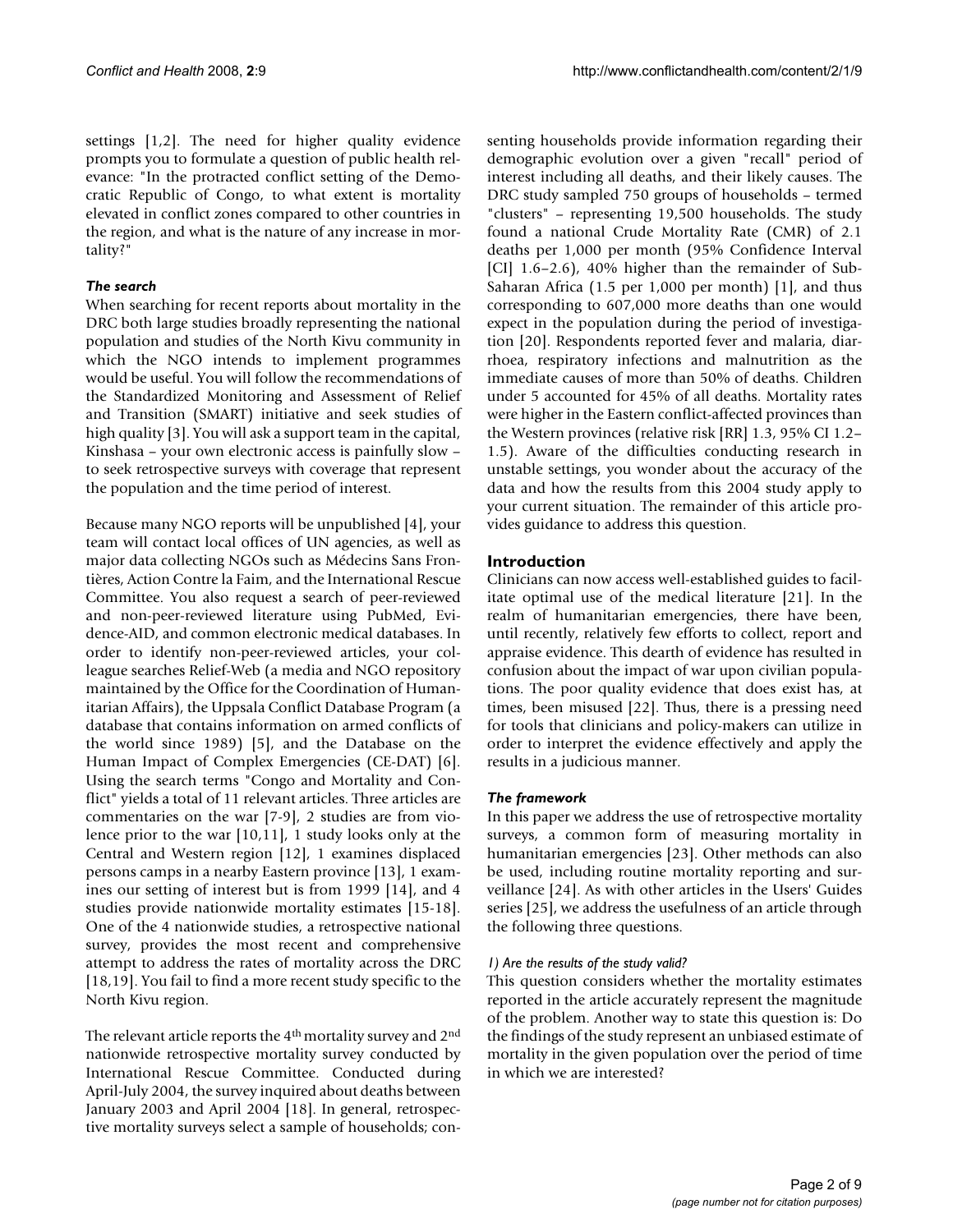#### *2) What were the results?*

To the extent that the results are valid, they will be worth applying to your public health scenario. Crucial to understanding results is the size and precision of the estimate. Reports will generally present best estimates of crude (allage, all-cause, non-standardised), age-specific (children under 5 particularly), and cause-specific mortality. They may also present an absolute estimate of excess deaths.

*3) Will the results help you care for the population you are serving?* This question has several components. First, is the population studied similar to the population with whom you are working? Second, if the situation is similar, does the mortality study provide sufficient detail to assist in establishing your approach to health in the region? Finally, does the situation mandate humanitarian intervention beyond the medical care and public health strategies currently in place?

The text below summarizes our approach to evaluating and applying the results of articles assessing mortality in conflict-affected populations.

## *1. Users guide to an article about mortality in a complex emergency*

*Are the results of the study valid? Primary guides*

• Is the regional distribution of the sample studied sufficiently representative of the underlying population?

• Did the authors use random sampling to determine households or settings sampled?

• Do the investigators succeed in interviewing a large proportion of the chosen sample?

• Did the investigators institute specific strategies to ensure data accuracy?

• Did the study report revisiting households to confirm findings?

#### *What are the results?*

• How large is the mortality rate?

• How precise is the estimate of the mortality rates?

• What is the absolute death toll over the period of analysis?

*Will the results help you care for the population you are serving?* • Can the results be applied to my setting?

• What are the specific causes of death?

• Can I corroborate these findings from local independent sources?

# *2. Using the guide*

Returning to our opening public health scenario, how well did the study assessing nation-wide mortality in the DRC achieve the goal of representing the underlying population? The investigators tell us that they divided DR Congo into two strata along the 2001 line of military control: an east stratum of territory formerly held by rebel groups and a west stratum of territory formerly held by government forces. Within these strata, the investigators identified 511 health zones, and selected 4 through purposeful and 21 through random selection. Studies selected through purposeful sampling had been previously surveyed and provided historical comparisons. The investigators then selected 30 clusters in each health zone and visited 20 houses in each cluster in the West and 30 in the East, a total of 19 500 households and 119 378 people.

The investigators report using systematic random sampling in 186 clusters [24.8%]) that had detailed information on residents, and proximity random sampling in 564 clusters [75.2%] that did not.

Few households declined to participate in the survey: 22 (0.16%) in the east and only three (0.05%) in the west. The investigators tried to minimize non-response rates, and thus selection bias, by asking neighbours to assist in tracing the occupants of empty households. If they could not find occupants or if occupants refused to participate, or if no household member older than 14 years was at home, they skipped the household and visited the next nearest. Logistical, security, and time constraints prevented re-visiting empty households. They did not request independent confirmation of death.

## *3. Summary of key equations*



*Note*. The outcomes of interest in mortality studies are the rates and absolute numbers of deaths within a given population. Rates are usually expressed as a Crude Mortality Rate [CMR], most often as the number of deaths per 10,000 individuals in the population per day. The CMR provides the number of deaths per unit time within an atrisk community and considers the period of conflict and issues such as the number of births within a community, and even the number of people that come or go from a community (this calculation is not shown). Expressing the mortality outcome as a CMR provides much greater detail than simply reporting that, for example, '*100 adults*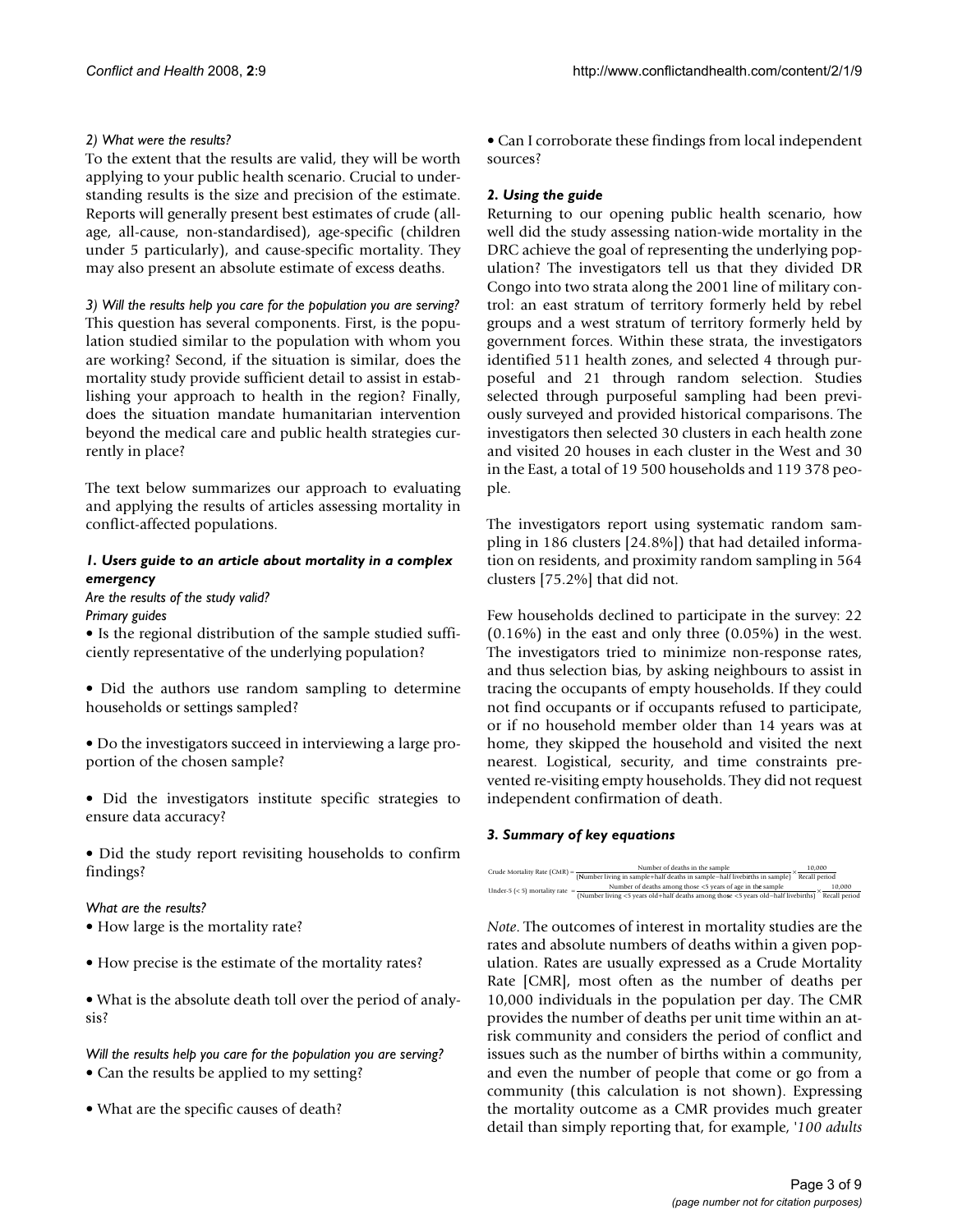*were killed in recent weeks*' as the CMR provides inferences regarding the magnitude of death within a population within a specific time period. Clinicians and policy-makers can also apply the CMR to specific conditions, whether it is violent death, malnutrition, or malaria. Another rate often provided for interpretation is the Under 5 Mortality Rate (<5 MR) – that represents child and infant mortality, it is calculated similarly to CMR. Experts generally consider that a doubling of the CMR or <5 MR represents emergency status, although the definitions may vary across humanitarian agencies (See Table 1).

#### *Are the results of this study valid?*

#### *Is the regional distribution of the sample studied sufficiently representative of the underlying population?*

In order for a mortality study to provide strong inferences about the impact of a conflict on civilian health, the study must represent the population at risk. Problems arise if a study over-samples a particular group; for instance oversampling the male population in their twenties who are most likely to be involved in the fighting as either a member of a militia or as a victim relating to their potential for future militia roles will result in biased mortality rates [18,26].

The primary cause of death in conflict affected settings is often not directly related to violence, but rather to access and availability of health care, a lack of public health infrastructure and the emergence of malnutrition and serious diseases or exposure. Without access to basic needs like adequate nutrition, vaccination coverage or bed-nets, populations, particularly children, are at an increased risk for severe disease and subsequent death. In the study of the DRC, greater than 50% of all deaths were from nonviolent causes; children under 5 proved the population suffering the largest percentage of deaths (45%) [18]. This finding is consistent with studies in conflict settings as diverse as Angola [27], Afghanistan [28], and Burma (Myanmar) [29]. If a study omits children in addressing population mortality, findings may exclude a large portion of deaths.

Determining whether the population studied is sufficiently representative of a conflict setting is challenging. An ideal study would use nation-wide census data that can provide region-specific demographic and mortality data. However, in many settings affected by conflict, populations are displaced, census data is out-of-date and Health Information Systems have been destroyed or lack staff [23,30]. The retrospective surveys that investigators conduct to remedy the problem may be not be representative of the at-risk populations. In many conflicts, the areas affected by conflict are regional and may prove difficult to access. If a survey targets an ethnic group, such as Karen and Karenni populations in Burma, that is a particular victim of violence, mortality estimates will be inflated [29]. If a study excludes populations directly affected by war, it will underestimate the mortality rates.

# *Did the authors report random sampling to determine households or settings sampled?*

In humanitarian emergencies, complete household lists or even total numbers of households are often unavailable. The fall-back option in such cases is multi-stage cluster sampling. Clusters are groups of households sampled around a given number of starting points randomly spread through a primary sampling unit. Investigators divide the population into convenient sampling units (eg. districts, villages, camps). They then allocate the cluster starting points randomly among these units: if the proba-

| <b>Assumed baseline</b>                             | <b>Emergency threshold</b>                        |
|-----------------------------------------------------|---------------------------------------------------|
| Fixed at:                                           | Emergency if:                                     |
| CMR: 0.5 per 10,000 per day                         | $CMR$ : $>1$ per 10,000 per day                   |
| Under 5 MR: I per 10,000 per day                    | Under 5 MR: >2 per 10,000 per day                 |
| Fixed at:                                           | Definitions*:                                     |
| CMR: 0.5 per 10,000 per day                         | CMR: >1 per 10,000 per day 'very serious'         |
| Under 5 MR: I per 10,000 per day                    | CMR: >2 per 10,000 per day 'out of control'       |
|                                                     | CMR: >5 per 10,000 per day 'major<br>catastrophe' |
|                                                     | * Double each count for <5 MR                     |
| Context specific CMR (<5 MR)                        | Emergency if: CMR (<5 MR)                         |
| Sub-Saharan Africa: 0.44 (1.14)                     | Sub-Saharan Africa: 0.9 (2.3)                     |
| Latin America: 0.16 (0.19)                          | Latin America: 0.3 (0.4)                          |
| South Asia: 0.25 (0.59)                             | South Asia: 0.5 (1.2)                             |
| Eastern Europe, Former Soviet Union: 0.30<br>(0.20) | Eastern Europe, Former Soviet Union: 0.6 (0.4)    |
|                                                     |                                                   |

**Table 1: Is this an emergency? [24]**

Definitions for emergency status thresholds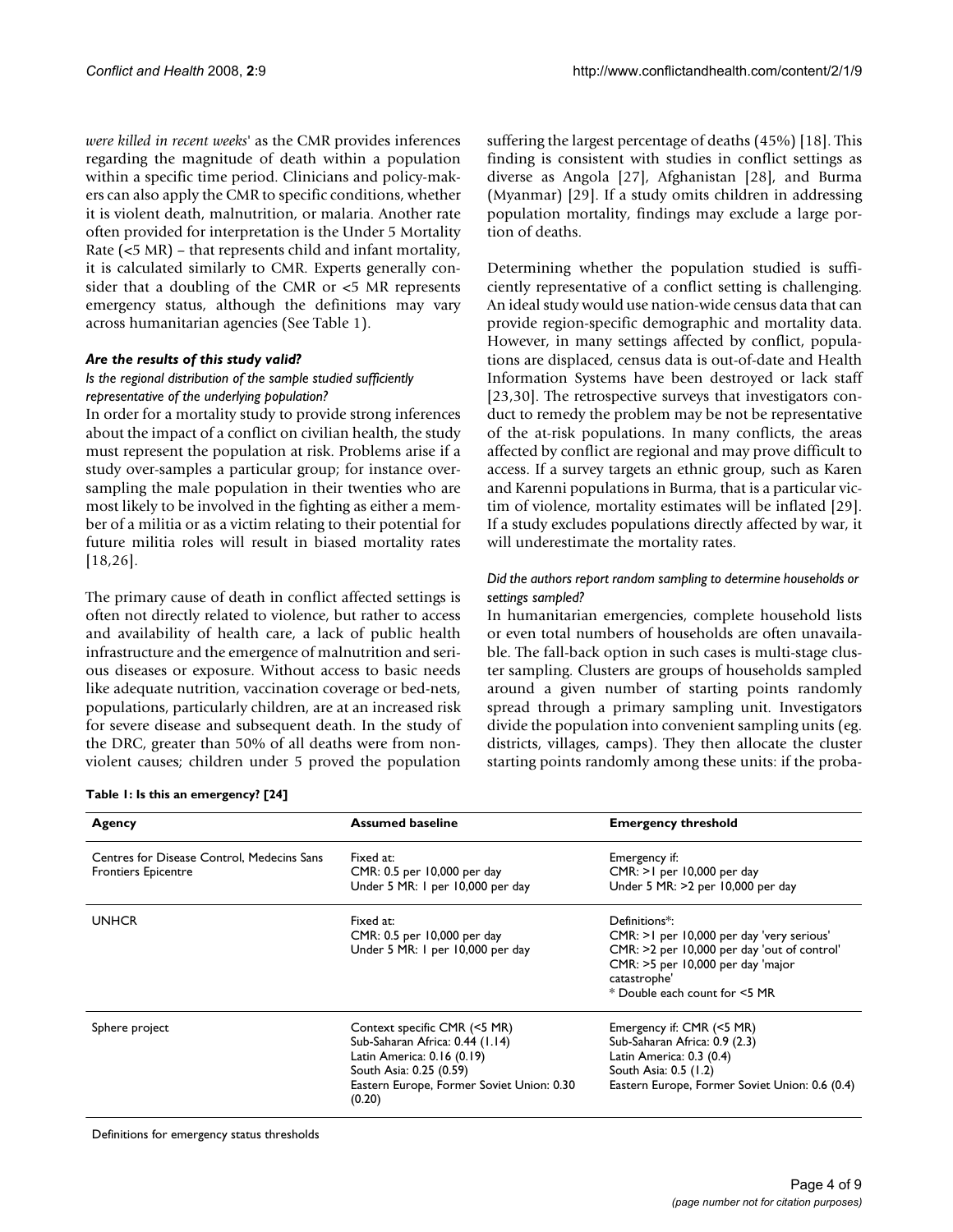bility proportional to size (PPS) approach is used, more populous units receive proportionately more clusters; alternatively, spatial approaches may be used, whereby units with the largest surface areas will receive the most clusters. Occasionally, cluster allocation occurs in several stages: the DRC survey first allocated clusters among different health zones, then distributed each zone's allotment of clusters among its villages. The total number of clusters will depend on the desired sample size; 30 clusters are generally believed to represent the minimum to permit adequate inferences that remain statistically sound [31]. Increasing the number of clusters is statistically preferable to increasing the number of households or individuals within each cluster as it provides greater interpretation of cluster-to-cluster variation, which is likely to be large in active conflict settings.

Because it is impossible to interview all households [32], surveys must sample the population in a way that avoids bias in the selection of individuals or households; random sampling is the best way to achieve this goal. If a list of all households with a unique identifier is available, the investigator can designate each household with a number and choose randomly from the household – an approach termed simple random sampling. If such a list is unavailable, but households are arranged in some geometric pattern and the investigators is aware of the number of households, the investigator can choose one household in a cluster at random, and then sample every *n*th contiguous household. In this second best option – termed systematic random sampling, the investigator chooses the interval between each household (the sampling interval) according to the desired sample size and by the total number of households [24]. A further option in emergencies consists of selecting a starting household at random (with a GPS unit, or a "spin-the-pen" random walk technique [33]), and sampling households around it via a rule of proximity (e.g. from door to nearest door).

The key question to ask about any survey sample is: did each household have the same chance of being selected? All of the above sampling designs, if performed diligently, will conform acceptably to this requirement. Occasionally, investigators interested in providing precise estimates of mortality rates in a specific group will intentionally violate the equal-probability rule by over-sampling that group. For example, the DRC investigators selected 20 households per cluster in the West, but 30 in the East of the country. This will still provide unbiased estimates if the analysis weights the results in proportion to the likelihood of sampling.

# *Did the investigators succeed in interviewing a large proportion of the chosen sample?*

Failure to interview a large proportion of the target sample, either because households are not available or because they decline to participate, compromises the validity of the survey. Survey reports should present the proportion of non-responders (both those who were unavailable and those who refused), and reasons for unavailability. Decision rules are somewhat arbitrary, and the response rate is best interpreted according to whether non-responders may be systematically different from responders.

Furthermore, investigators can interview only households of which at least one surviving member remains, introducing the possibility of under-estimation of mortality due to entire households dying or disintegrating. This survival bias [34] is particularly likely when mortality is high, protracted, and focal.

# *Did investigators institute specific strategies to ensure data accuracy?*

Investigators should be asking detailed questions (eg. name, age sex, probably causes of deaths) about the specific members of a household to determine exact births and deaths, rather than simply summary counts. Inaccuracies in collecting reports of births and deaths may bias assessment of mortality rates. Interpretations of births or deaths may be inaccurate (eg. miscarriages) [35]; reports of death may be fabricated [35]. To overcome this difficulty, investigators may request birth or death certificates. Death certificates may vary in quality; some provide specific causes of death, others do not. In many settings lacking infrastructure, particularly among displaced populations, authorities will not issue death certificates, so investigators may ask health workers or elders to confirm deaths. Although asking for proof of death may be traumatic for family members, examples in which inaccuracy of death reporting led to misleading results suggest the need for this corroboration. For example, in a post-Gulf war study examining the impact of economic sanctions on mortality in children under 5 in Iraq, the study team reported an excess of 500,000 deaths [36]. When, a year later, the investigators repeated the study and matched a large proportion of the participants, they identified only 15% of the excess deaths [37], but not before national projections from this specious data was published [38]. Provision of death certificates may have avoided this extreme variability, which greatly weakens inferences from the data.

Interviewers, as well as respondents, may represent sources of misrepresentation. Investigators in a previous study in the DRC (2001) found that one of their interviewers had close ties to the rebel forces and under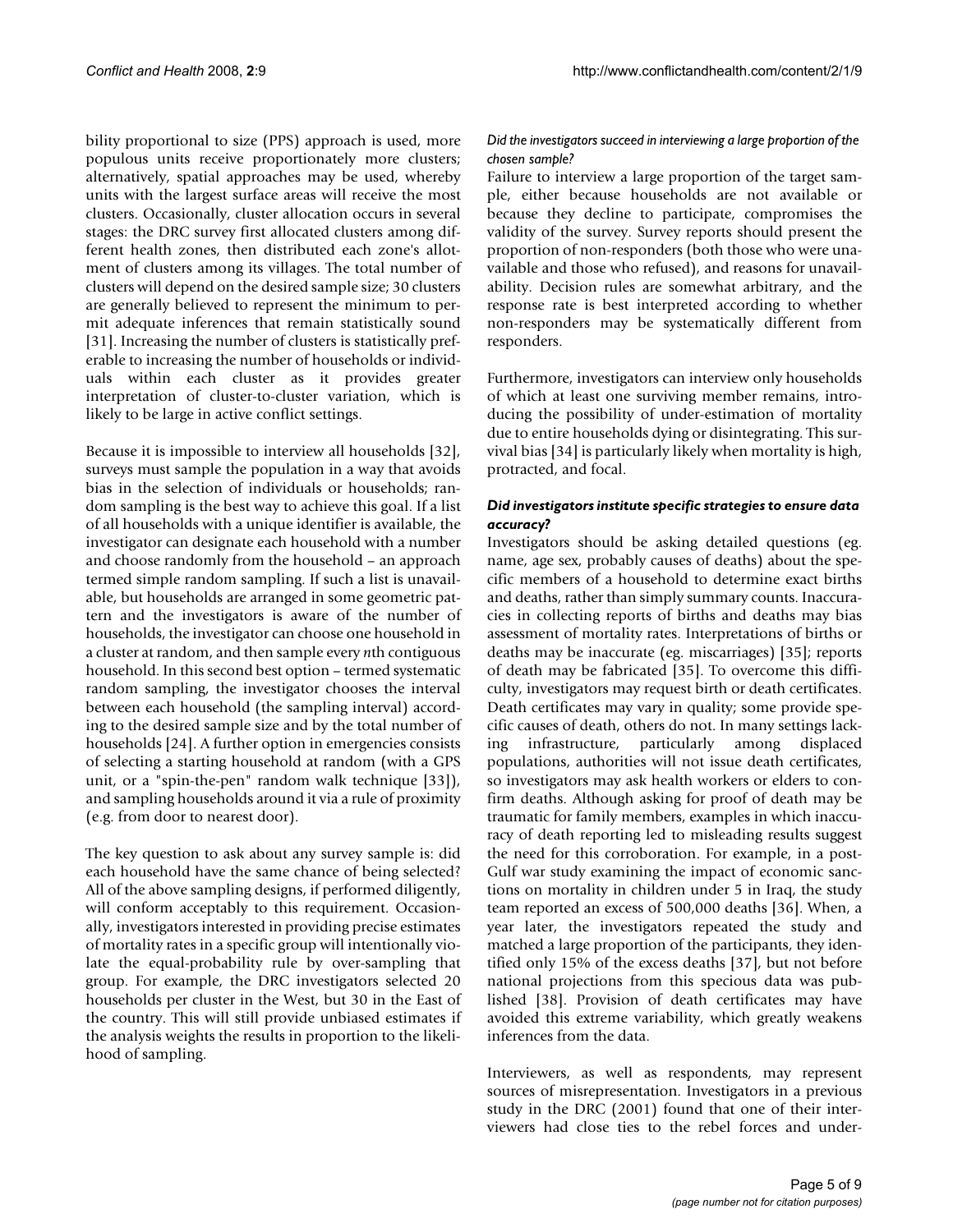reported deaths [24]. Current efforts to address such problems include: sending interviewers as teams, spot-checks of field forms, understanding the cultural definition of infant death, and comparing results among survey teams [24].

## *Did the study report revisiting households to confirm findings?*

An important strategy to reduce bias is to revisit a sample of households to ensure that the findings are replicable. As exemplified in the Iraq example of children under 5 [36,37], the reliability of a mortality estimate can vary widely. If one were to rely only on the first estimate from that study, as many have, one would incorrectly infer that 500,000 children had died [37]. More recently, the Iraq Living Conditions Survey, a large survey of 22,000 homes conducted in 2003/4, revisited a 10% of houses to inquire about specifically mortality in children under 5 and found about a greater number of births and deaths than initially reported [39]. Confirmation on resampling considerably strengthens results; failure to confirm, unless clearly explained, substantially weakens inferences.

Point 2 summarizes the validity assessment of our study in the DRC. The final assessment of validity is never a 'yes' or 'no' decision. Rather users can interpret the validity of a study as a continuum ranging from strong studies that are very likely to provide an accurate estimate of mortality to weak studies that are very likely to yield a biased estimate of effect. In this case, we judge that, despite limitations of corroboration and revisiting, we judge that overall, the study methods are moderate to high, and can provide some help to us in determining our medical response.

## *What were the results?*

## *How large is the mortality rate?*

Most frequently, mortality studies estimate death rates over a specific period of time. Studies will take into account the number of new individuals born into the household as well as the number of individuals who have moved away. The study should then present the number of deaths as a mortality rate (See Textbox 1). The magnitude of the mortality rate can help us in 2 distinct ways:

(i) To quantify the extent to which excess mortality is occurring, by comparing the observed mortality rate with the best available estimate of the baseline mortality rate in the pre-war period, either by subtraction or by modelling a relative risk of dying in the post-versus pre-war period, if the recall period spans both.

(ii) To benchmark the severity of the crisis, by referring the study's mortality rate to internationally agreed-upon thresholds for defining states of emergency (Table 1). While several definitions for constituting an emergency exist (Table 1), baseline information will usually be unavailable [40]. The most widely accepted definition for Sub-Saharan Africa is the doubling of the regional baseline MR ( $\sim$ 0.5 deaths per 10,000 per day), to approximately >1 per 10,000 per day [[2,](#page-7-0)41,42].

#### *How precise is the estimate of the mortality rates?*

Surveys should provide confidence intervals [CIs], the likely range within which the true mortality rate actually lies. In practice, investigators usually use the 95% CI, the range that includes the true mortality rate 95% of the time. The narrower the CI, the closer the lower and upper boundaries of the CI are to the point estimate, the greater our confidence in the point estimate. In retrospective surveys employing cluster sampling, confidence intervals must be calculated taking into account the cluster sampling in order to get an accurate calculation of the sampling error.

The following 5 scenarios illustrate interpretation of confidence intervals:

1. Both the point estimate and the lower limit of the 95% CIs are clearly above the emergency thresholds of >1 per 10,000 per day (Eg. During the 1992 famine and civil war in Somalia, a large retrospective cluster survey  $(n = 5,200)$ of residents of Baidoa, Somalia, indicated a CMR of 16.8 per 10,000 per day with narrow CIs (14.6–19.1) [43]. Even if we believe only the lower CI boundary, the situation has reached UNHCR definition of 'out of control.'

2. The point estimate of the mortality rate lies above the emergency threshold. However, the 95% CI goes below our threshold for an emergency (Eg. Eastern DRC residents surveyed in 2002, CMR 1.2 (95% CI, 0.7–1.6) [44]. Our best estimate is that the CMR lies above our threshold, but it remains plausible that the true rate is appreciably below the threshold.

3. The point estimate is below the emergency threshold, but the upper 95% CI boundary crosses it (E.g. non-violent CMR among IDPs in Murnei Camp, Western Darfur, surveyed in May 2004, CMR 0.6 (95% CI, 0.4–1.2) [26]. Our best estimate is that the CMR lies below our threshold, but it remains plausible that the true rate is above the threshold.

4. Both the point estimate and the upper CI boundary are below the emergency threshold (Eg. Lugufu camp DRC IDPs in Tanzania, surveyed in 1998, CMR 0.4 (0.2–0.7) [45]. If the study is valid, one can be confident that the CMR is below the 1.0 threshold.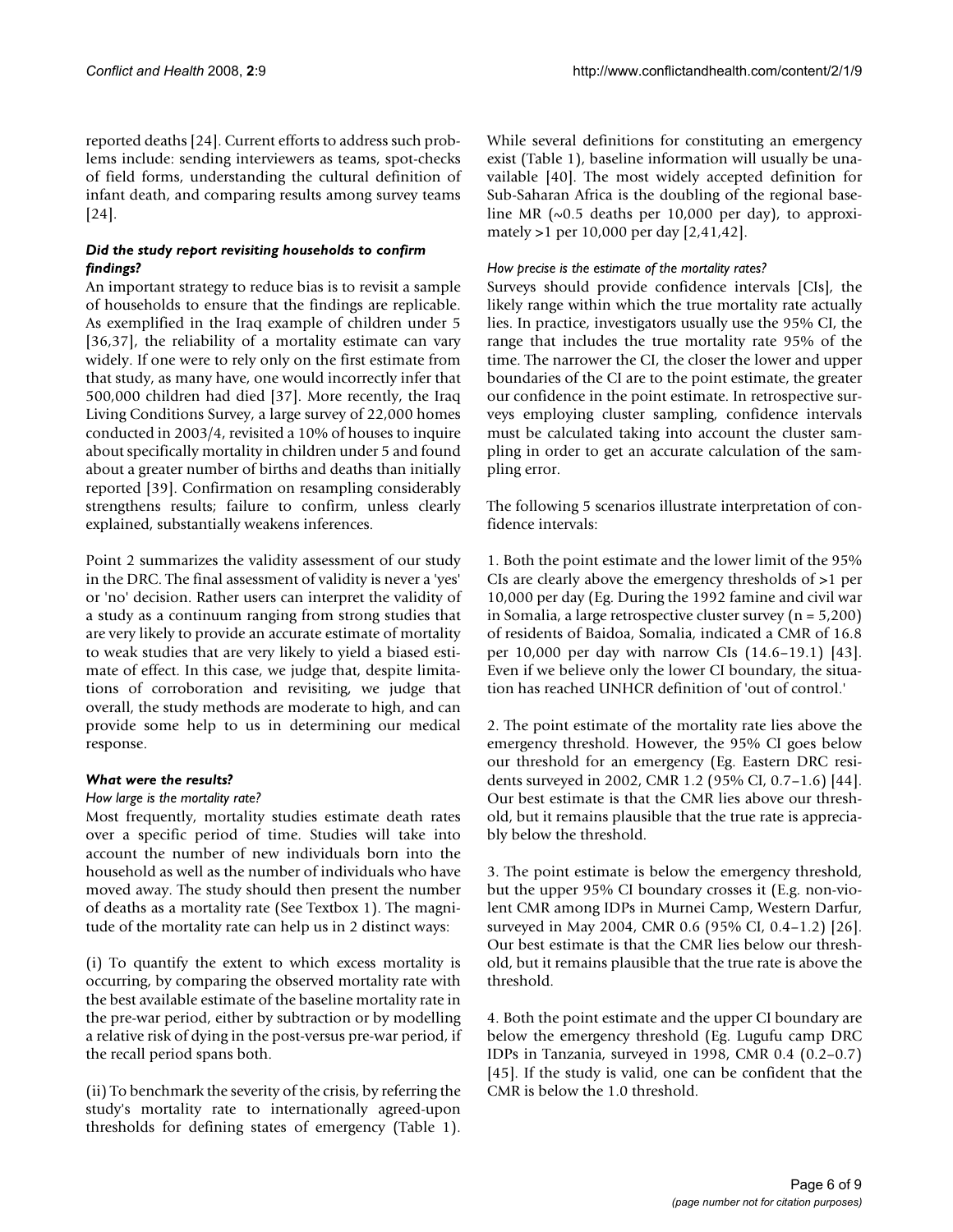5. The CIs are so wide that the study provides little useful information (Eg. non-violent CMR among IDPs in Zalingei camp, Western Darfur, surveyed in April 2004, CMR 1.0 (95% CI, 0.3–3.1) [26]. The point estimate is on our threshold, but the truth may lie substantially below, or substantially above the threshold.

The study addressing the DRC found an overall CMR of 2.1 deaths per 1,000 per month (95% Confidence Interval [CI] 1.6–2.6). The CMR was increased in the Eastern regions 2.4 (2.2–2.7) and under 5 mortality in this region was 4.9 (4.4–5.4) per 1,000 per day. Only in regions reporting violence did the CMR per 10,000 per day (1.0 per 10,000 per day, 95% CI, 0.9–1.1) and under 5 MR (2.1 per 10,000 per day, 95% CI, 1.9–2.4) reach emergency definition status.

# *How many people have actually died?*

The magnitude of a mortality rate does not tell the entire story. What ultimately determines the actual death toll is how high mortality is, for how long and among how many people. In particular, we are interested in the total number of excess deaths. Investigators compute excess death tolls by multiplying the observed excess mortality rate (and its CI) by the length of the recall period, and by the estimated total population.

The DRC study authors assumed a baseline mortality rate for DRC of CMR 1.5 per 1000 per day, and subtracting this from the observed CMR of 2.1, obtained an excess MR of 0.6 per 1000 per day: this value, multiplied by the period (January 2003 to April 2004, or 16 months) and population (63.7 million) of which it is representative, yields an excess death toll of 607,000. Authors may also provide alternative figures based on different (more or less conservative) assumptions about the true baseline rate.

#### *Will the results help me care for my population? Can the results be applied to my setting?*

When interpreting mortality data we must question whether the population studied and the period of time that the survey took place might differ from our own situation. In order for findings to be useful, they should to be similar to the current situation or provide strong historical context that can assist in determining their relevance to the current context.

The impact of conflict upon a population can change dramatically depending on the progression of the conflict. If the conflict were to end abruptly, either through peace negotiations or one side being victorious, local health may improve or degrade almost immediately. For example, ethnic Tutsi mortality during the Rwandan genocide ended abruptly when Rwandan Patriotic Front soldiers won the civil war. Although mortality estimates would be dramatically different just a short period after the end of conflict, the studies remain useful for interpreting the historical context of patients' experiences.

# *What are the specific causes of death?*

Most report causes of death, almost always as reported by next-of-kin of the deceased. The cause-specific-mortality rate expresses the proportion of death attributable to a specific cause. So, for example, in a large retrospective survey of IDPs in Angola in 2001/2002 the crude mortality rate in a region was 1.5 per 10,000 per day (95% CI, 1.3– 1.8) and the proportion of death attributable to violence was 18%, then the cause-specific mortality rate for violence would be (1.5 per 10,000 per day × 0.18) 0.27 per 10,000 per day [27].

Cause specific mortality information is important for the development of an appropriate humanitarian response. A study assessing mortality in a large IDP  $(n = 175,000)$ population entering Murnei camp in Western Darfur in 2003–2004 found a CMR of 9.5 per 10,000 per day (95% CI, 6.4–14.0) and a proportionate ratio of 93% due to violence (cause specific MR attributable to violence, 8.9, 95% CI, 5.9–13.4) [26]. This finding provides inferences about the medical response and advocacy that may be required. In addition, this information can inform security concerns for both a regional response and international advocacy.

Although violence-specific deaths may be obvious, other causes of death are less so. The accuracy of cause-specific deaths is uncertain as many victims will have died without visiting a health provider. Further, verbal reports of cause of death are almost consistently inaccurate.

Determining whether the current context is similar to the context examined in a mortality study requires corroborating evidence, which leads us to our next question to determine if findings can and should be applied to the decision-making process required for intervention.

# *Can you corroborate these findings from local independent sources?*

In order to determine whether to apply the study findings to our field setting requires independent information from a variety of field-based sources. Local government and health authorities, other NGOs and international NGOs, clinicians working in ones' target setting, community leaders and elders, and community members of both genders may all provide useful corroborating information.

## *Resolution of our public health scenario*

The DRC mortality study addressed a large population of the DRC at a period in time where violence was subsiding in the West, but with sporadic periods of intense fighting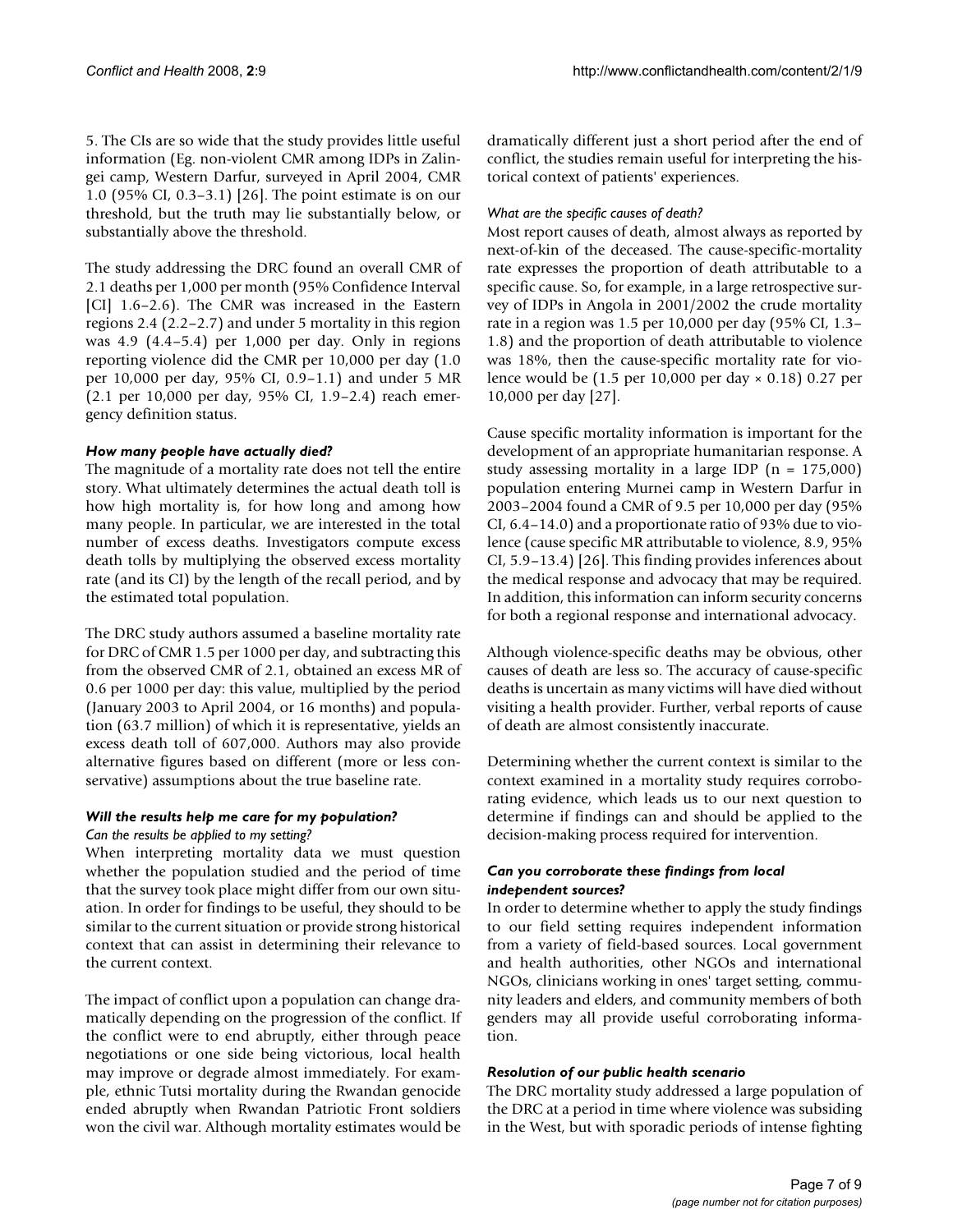in the East. Violence in the East remains problematic, despite the presence of UN troops in some regions. Many anticipated that recent elections in the DRC would result in progress towards peace, but violence, particularly in the North Kivu province remains high [46,47].

The study found that mortality related to violence in the region was a comparatively small contributor to overall mortality rates (1.5% of all deaths, cause-specific MR attributable to violence in Eastern region, 0.045 per 1000 per month, 95% CI, 0.028–0.072), but that settings with active violence had significantly elevated violence specific deaths compared to areas that did not report violence (CMR per 1000 per month is 1.7 times higher in violencereporting communities (95% CI, 1.5–2.0,  $P = 0.001$ ). Overall, most deaths reported in the study were from nonviolent events including malnutrition (10.9% in the Eastern regions), fevers/malaria (27.4%), and diarrhoea (11.8%). In children under 5, deaths from meningitis (3.4%) and deaths in the neonatal period (9.4%) were reported higher in the east than in the west (1.5% and 5.5% respectively), whereas measles-related deaths appeared 1.63 times higher in the west. These findings suggest ongoing violence and a profoundly disrupted or debilitated health care delivery system in the Eastern regions, relative to other regions of the DRC.

By contacting local colleagues, conferring with community leaders and groups and observing patients presenting at our emergency clinic, we can confirm that current conditions remain similar to those described in the study. The DRC has received only 2.7% of the required USD 686,591,107 infrastructure budget it needs for 2007 so we can be reasonably sure that no major health infrastructures exist [48]. This information is useful to us now in reevaluating our approach to establishing our program and prioritizing populations, in particular children's health.

The information provided in this study provides a useful baseline with which to compare results from our own assessments, and will help better understand recent mortality at our clinic. These results, along with ongoing surveillance, help us in setting priorities for our health programs and in advocating with local and international actors for greater clinical services and increased security for the population at-risk.

#### **Competing interests**

The authors declare that they have no competing interests.

#### **Authors' contributions**

EJM, FC, JJO, MJS, FMB, CB, CC, CH, SS, RG, BAW, and GHG contributed in the concept, design, write-up, reviews, and have seen the final submitted manuscript.

This work was initiated at a 1-day meeting to develop the Users Guide in Ottawa on March 8, 2007, supported by DFAIT.

#### **Acknowledgements**

Funding from the Department of Foreign Affairs and International Trade (DFAIT) Canada, supported this paper. Francesco Checchi received funding to assist in writing this manuscript. Additional contributions to this manuscript have come from: Val Percival (DFAIT), Stephanie Chong (University of Toronto), Annie Sparrow (Catholic Relief Services), Sumeet Sodhi (Dignitas International), Alex Mihailovic (University of Toronto), Christine Tapp (Simon Fraser University), David Meddings (World Health Organization), Gregg Greenough (Harvard Humanitarian Initiative), Michael Bonser (DFAIT), Stephen Salewicz (DFAIT), Rob Chase (University of Winnipeg) and Andrew Mack (University of British Columbia).

The authors thank Dr. Ben Coghlan for details on his study [18].

#### **References**

- 1. CDC: **Famine-affected, refugee, and displaced populations: recommendations for public health issues.** *MMWR Recomm Rep* 1992, **41(RR-13):**1-76.
- <span id="page-7-0"></span>2. **[Surveillance of mortality during a refugee crisis – Guinea,](http://www.ncbi.nlm.nih.gov/entrez/query.fcgi?cmd=Retrieve&db=PubMed&dopt=Abstract&list_uids=11902347) [January–May 2001.](http://www.ncbi.nlm.nih.gov/entrez/query.fcgi?cmd=Retrieve&db=PubMed&dopt=Abstract&list_uids=11902347)** *MMWR Morb Mortal Wkly Rep* 2001, **50:**1029-32.
- 3. **The Standardized Monitoring and Assessment of Relief and Transition (SMART) initiative** [\[http://www.smartindicators.org/](http://www.smartindicators.org/) ]. (Accessed September 1, 2008).
- 4. Mills EJ, Robinson J, Attaran A, Clarke M, Singh S, Upshur RE, Herrmann KJ Jr, Yusuf S: **[Sharing evidence on humanitarian relief.](http://www.ncbi.nlm.nih.gov/entrez/query.fcgi?cmd=Retrieve&db=PubMed&dopt=Abstract&list_uids=16373720)** *BMJ* 2005, **331:**1485-6.
- 5. **Program UCD: Uppsala Conflict Database** [\[http://](http://www.pcr.uu.se/database/) [www.pcr.uu.se/database/\]](http://www.pcr.uu.se/database/). (Accessed September 1, 2008).
- 6. CE-DAT: **CE-DAT: A Database on the Human Impact of Complex Emergencies.** .
- 7. **Trypanosomiasis re-emerges under cover of war.** *Afr Health* 1997, **19(6):**3.
- 8. Guha-Sapir D, van Panhuis WG: **[The importance of conflict](http://www.ncbi.nlm.nih.gov/entrez/query.fcgi?cmd=Retrieve&db=PubMed&dopt=Abstract&list_uids=12826439)[related mortality in civilian populations.](http://www.ncbi.nlm.nih.gov/entrez/query.fcgi?cmd=Retrieve&db=PubMed&dopt=Abstract&list_uids=12826439)** *Lancet* 2003, **361:**2126-8.
- 9. Fonck K: **[Death rates before, during, and after conflict.](http://www.ncbi.nlm.nih.gov/entrez/query.fcgi?cmd=Retrieve&db=PubMed&dopt=Abstract&list_uids=12944076)** *Lancet* 2003, **362:**667.
- 10. Banatvala N, Roger AJ, Denny A, Howarth J: **[Mortality and mor](http://www.ncbi.nlm.nih.gov/entrez/query.fcgi?cmd=Retrieve&db=PubMed&dopt=Abstract&list_uids=10346403)[bidity among Rwandan refugees repatriated from Zaire,](http://www.ncbi.nlm.nih.gov/entrez/query.fcgi?cmd=Retrieve&db=PubMed&dopt=Abstract&list_uids=10346403) [November, 1996.](http://www.ncbi.nlm.nih.gov/entrez/query.fcgi?cmd=Retrieve&db=PubMed&dopt=Abstract&list_uids=10346403)** *Prehospital Disaster Med* 1998, **13:**17-21.
- <span id="page-7-1"></span>11. **[Morbidity and mortality surveillance in Rwandan refugees –](http://www.ncbi.nlm.nih.gov/entrez/query.fcgi?cmd=Retrieve&db=PubMed&dopt=Abstract&list_uids=8592491) [Burundi and Zaire, 1994.](http://www.ncbi.nlm.nih.gov/entrez/query.fcgi?cmd=Retrieve&db=PubMed&dopt=Abstract&list_uids=8592491)** *MMWR Morb Mortal Wkly Rep* 1996, **45:**104-7.
- 12. Van Herp M, Parque V, Rackley E, Ford N: **[Mortality, violence and](http://www.ncbi.nlm.nih.gov/entrez/query.fcgi?cmd=Retrieve&db=PubMed&dopt=Abstract&list_uids=12825437) [lack of access to healthcare in the Democratic Republic of](http://www.ncbi.nlm.nih.gov/entrez/query.fcgi?cmd=Retrieve&db=PubMed&dopt=Abstract&list_uids=12825437) [Congo.](http://www.ncbi.nlm.nih.gov/entrez/query.fcgi?cmd=Retrieve&db=PubMed&dopt=Abstract&list_uids=12825437)** *Disasters* 2003, **27:**141-53.
- 13. Ahoua A, Tamrat A, Duroch F, Grais RF, Brown V: **High mortality in an internally displaced population in Ituri, Democratic Republic of Congo, 2005: Results of a rapid assessment under difficult conditions.** *Global Public Health* 2006, **1:**195-204.
- 14. Roberts L: **Mortality in Eastern DRC. Results from Five Mortality Surveys by the International Rescue Committee, May 2000.** [[http://www.reliefweb.int/library/documents/mortality](http://www.reliefweb.int/library/documents/mortalitydrc.pdf) [drc.pdf\]](http://www.reliefweb.int/library/documents/mortalitydrc.pdf). (Accessed September 1, 2008).
- 15. Roberts L, Belyakdoumi F, Cobey L, Roberts L, Belyakdoumi F, Cobey L, Ondeko R, Despines M, Keys J, *et al.*: **Mortality in eastern Democratic Republic of Congo: results from 11 mortality surveys.** International Rescue Committee, New York; 2001.
- 16. Roberts L, Ngoy P, Mone P: **Mortality in the Democratic Republic of Congo: results from a nationwide survey.** International Rescue Committee, New York; 2003.
- 17. **From the Centers for Disease Control and Prevention. Elevated mortality associated with armed conflict – Democratic Republic of Congo, 2002.** *JAMA* 2003, **289:**2932-6.